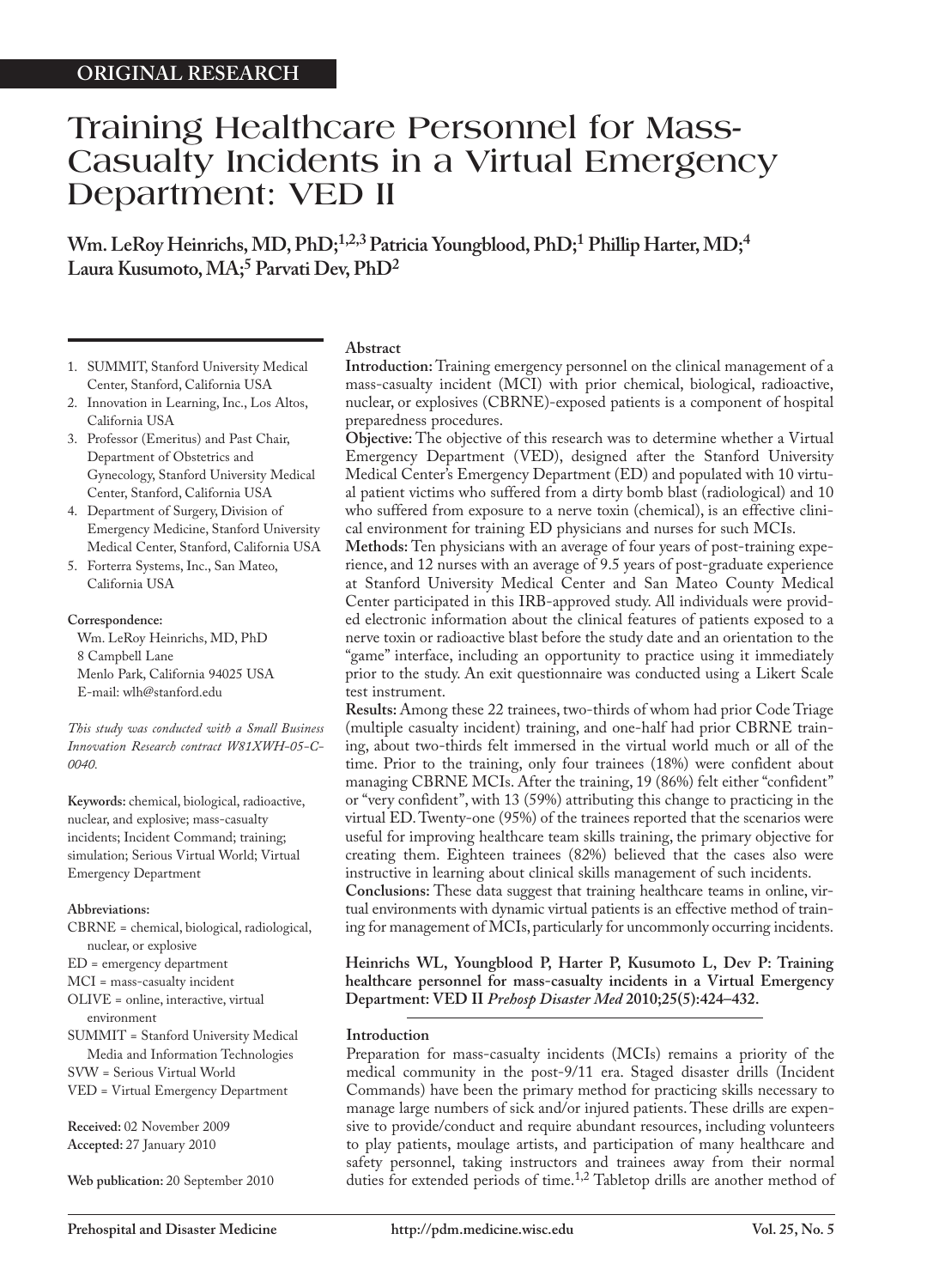use for training for the management of massive numbers of casualties in which participants gather around a table and talk through their probable emergency responses using maps and que sheets. <sup>3</sup> Such exercises typically involve administrators and do not provide the emergency department (ED) staff with the opportunity to participate and practice for the management of massive numbers of casualties; moreover, for some, they are not as engaging as live drills.

During the past decade, hospitals, public health organizations, and governmental agencies are being required to develop Disaster Action Plans for responding to MCIs caused by a large variety of agents and threats. A training component is explicit in all such plans. As an example, the US Hospital Emergency Preparedness Program (HEPP) is charged to realize the following preparedness goal: "Integration: Ensuring the integration of public and private medical capabilities with public health and other first responder systems, including—1. Periodically evaluating preparedness and response capabilities through drills and exercises". 4

The Joint Commission also specifies in its Standard EM.03.01.03 for hospital accreditation: "The organization (must) conduct exercises to assess the Emergency Operations Plan's (EOP) appropriateness; adequacy; and the effectiveness of logistics, human resources, training, policies, procedures, and protocols. Exercises should stress the limits of the plan to support assessment of the organization's preparedness and performance. The design of the exercise should reflect likely disasters but should test the organization's ability to respond to the effects of emergencies on its capabilities to provide care, treatment, and services". 5 Exercises are to be performed twice annually.

These mandates, originally focused on terrorist targets of CBRNE events and later, for all-incidents, <sup>6</sup> have created funded opportunities to include new learning technologies to ramp-up traditional methodologies beyond tabletop and Incident Command exercises for conducting such multi-level drills and training. Virtual worlds enable multilevel, simultaneous simulations in multiple areas of a facility or region while providing evaluation and management of multiple victims of likely disasters.This study evaluated the effectiveness of a new method—Virtual Environments for training hospital teams of Doctors of Medicine (MDs) and Registered Nurses (RNs) to respond to MCIs. 7

#### *Background*

Few online Serious Virtual Worlds (SVWs) for training emergency healthcare professionals have been described,<sup>8–22</sup> and fewer still have been evaluated and the results reported. 10–12,14,21,22 Serious Virtual Worlds are designed for a primary purpose other than pure entertainment. Most of those described are conceptual, limited to individual emergency procedures, focused on emergency medical technician (EMT) management of emergencies, or are in development. However, the detailed design of a Virtual Emergency Department (VED) by Garcia and his advisors<sup>8</sup> in a seminal dissertation in 1995–1996 was put into limited practice with a field trial by 2000. <sup>9</sup> The forward-looking SVW by Halvorsrud, named the MATADOR Project, was the first VED evaluated, also in a field trial, with medical practitioners and students over the NORDUNET network

between Oslo,Norway and Umea, Sweden. Dr. Halvorsrud, the Project Director, reported: "The simulator was well received by the participants in the field trial. Four of the trauma teams managed to establish a correct diagnosis and save the patient. Two of the student teams needed a second chance before handling the situation correctly. On average, the professional teams needed less time to save the patient, compared to the student teams. Both the students and the professionals found the medical scenario credible, and showed great enthusiasm during the simulations.Ten of the 12 professionals (83%) would recommend the simulator, as is, for colleges."10

The MATADOR project was remarkable because of its foresight in using online simulation for training emergency medical teams in a 3D environment with a virtual victim, and the research team's commitment to studying the method's impact on learning. That experience paved the way in 2003–2004 for the Stanford University Medical Media and Information Technologies (SUMMIT) research laboratory, jointly with the Simulation Center at the Karolinska Institutet in Stockholm, to initiate developing and evaluating the next-reported, online VED, after MATADOR. This was called the VED-I.<sup>11–13</sup> Based upon *Atmosphere*, a *beta* version software (Adobe Systems, San Jose, CA), an online VED I with six virtual trauma patients was developed with a unique, elementary physiology model operating for each. The physiology model is a dynamic *In Silico* (Java scripted) representation of the body's physiology. The same six patient scenarios, implemented in the VED I as closely as possible as in the Simulation Center with a high-fidelity human patient trainer, were the basis for a pre-test/post-test experimental design. The results showed no perceptible differences in learning by 31 fourthyear medical students and interns. The lack of perceivable differences in learning<sup>12</sup> was not published immediately, in part because of uncertainty about the surprisingly positive conclusion regarding the impact on learning with the VED I, and this decision was complicated by the withdrawal of the company's online server that prevented additional studies.The latter prompted the SUMMIT group to initiate, in 2004, a collaboration with a game company, Forterra Systems, Inc., which offered an online, interactive, virtual environment (OLIVE) as a platform upon which to design and develop a new virtual world. 13

# *The Virtual Emergency Department—VED II*

An online Virtual World matching the physical layout and décor of the real ED at the Stanford University Medical Center was developed by game developers at Forterra Systems, Inc. (San Mateo, CA), purchased in November 2009 by SAIC, Inc., McLean, VA. Using the OLIVE platform, they re-created the ambulance entrance (designated as the Triage Area),waiting area, and a five-bed critical care suite (Immediate Treatment Area) utilized in this study. Additional rooms, including one for Delayed Treatment patients, an x-ray room, and a morgue were not utilized. The researchers, guided by two ED physician subject matter experts, followed the hospital's Disaster Action Guidelines along with clinical practice guidelines to create the simulation exercises for responding to a MCI, in the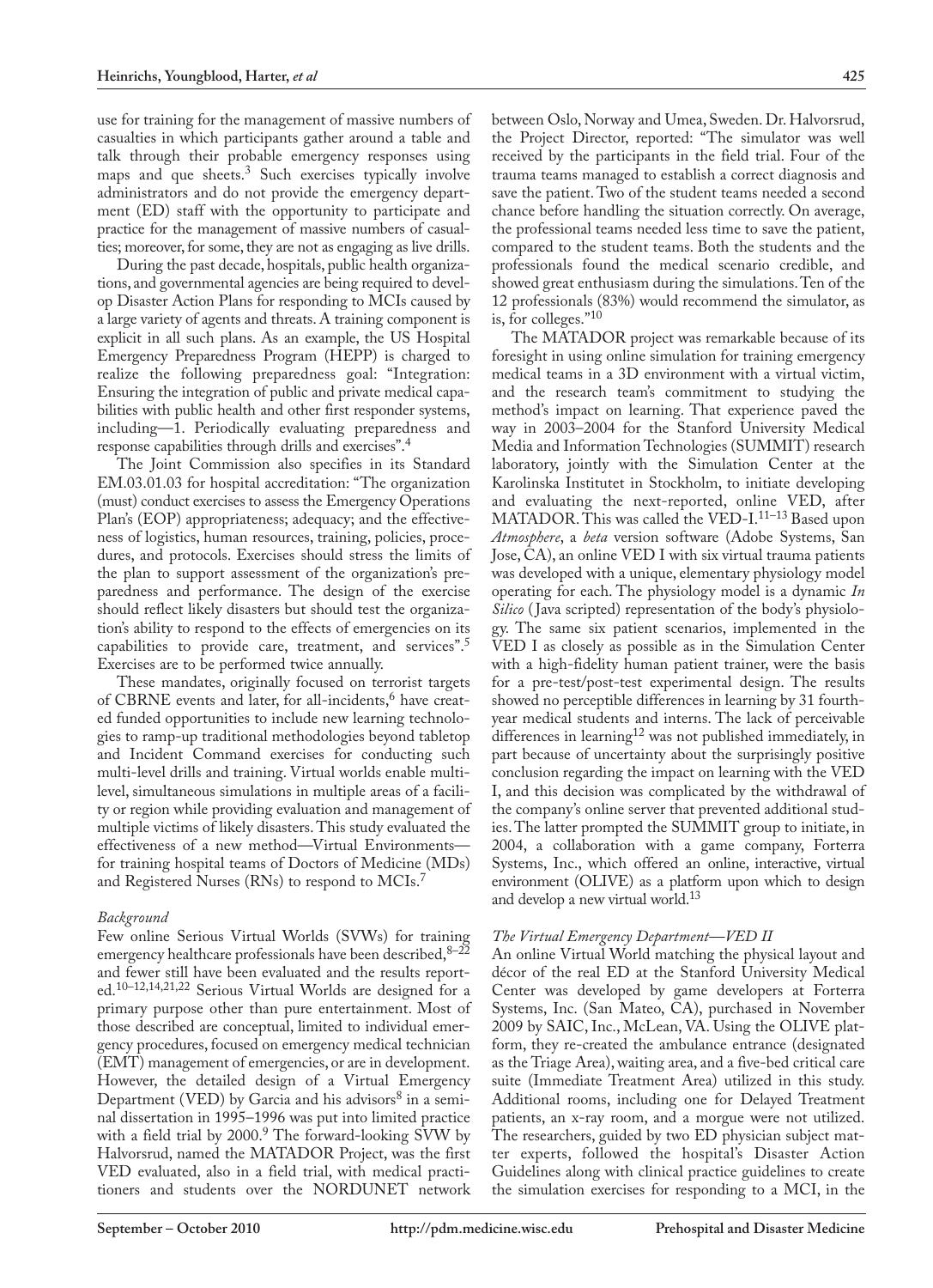

Figure 1—Screenshot of physician, two nurses, and virtual patient

event of a CBRNE terrorist attack. Twenty unique patient case scenarios were developed in which patient avatars (computer-generated "persons") present with the symptoms and clinical findings of either nerve agent (sarin) exposure or trauma from a "dirty bomb". <sup>23</sup> These avatars were of different ages and genders, had various co-morbidities, presented with different types of injuries, had different levels of injury severity, and their vital signs were programmed to deteriorate clinically at different rates of time directly related to the severity of the injuries. Without appropriate and timely treatment, most would succumb within 30 minutes after arrival at the hospital. Appropriate diagnostic cues and therapeutic actions, including a fluids and a pharmacopoeia of 11 drugs,were available for selection and implementation.

# **Methods**

The objective of this IRB-approved (Stanford University School of Medicine) research was to determine whether the VED II, populated with 10 virtual patient victims who suffered from a dirty bomb blast (radiological) and 10 who suffered from exposure to a nerve toxin (chemical), is an effective clinical environment for training ED physicians and nurses for the management of such MCIs.

# *Subjects*

The study was conducted on three occasions with three volunteer teams made up of MDs and RNs. Two of the teams were from the Stanford Medical Center: one was comprised of four MDs and two RNs, and the other was comprised of three MDs and four RNs. The third team was from the San Mateo General Hospital and was comprised of three MDs and six RNs who volunteered to participate in the formative evaluation of the Virtual Environment simulation exercises, conducted in April and July 2008.

# *Procedures*

Prior to the study, participants were provided with a set of PowerPoint slides designed by the research team to review the relevant pathophysiology and diagnostic and therapeutic measures for clinical management of patients exposed to sarin or to a dirty bomb. For each iteration of the study, the combined teams of MDs and RNs received 30-minute training sessions on the interface and the virtual environment to

ensure that they knew how to operate their avatars and how to interact with their colleagues using headsets and voice over IP (VoIP). All three teams then participated in two consecutive scenarios of a MCI—either the release of sarin on a commuter train or the explosion of a dirty bomb at a local bank. The first two teams practiced both the sarin and the blast trauma exposures, and the third team completed two sarin exposure cases (Figure 1). For each scenario, they formed two teams—those assigned to the Triage Area and those assigned to the Immediate Treatment Area—and began to act out their assigned roles in the online role-play for 10–15 minutes. No prior indication was given for which set of victims the subjects would receive for practicing. The victim's roles were played by trained role-players who, when asked, responded verbally to caregivers, and they initiated victim actions on cues, e.g., initiating seizures when the blood pressure reached a pre-set level.

During the exercise, the subjects assessed and treated 10 victims/patients of either exposure who arrived at the hospital by ambulance or as walk-ins. After the role-play, the subjects participated in an instructor-led debriefing of their "in-world" experience. The educational method of roleplaying followed by instructor-led debriefing is based upon the method of experiential learning. <sup>24</sup> Upon completing the exercises and debriefing, participants filled out an exit questionnaire and contributed to a focus group discussion on strengths and limitations of the Virtual World team training method. Quantitative results from this study were collected from a quiz that was administered at the beginning of the evaluation, and an exit questionnaire that was completed at the end.The entry questionnaire had 15 questions measuring the participants' knowledge of relevant clinical skills pertaining to sarin exposure and of the Stanford Disaster Action Guide (DAG) upon entry into these sessions, prior to the training scenarios.

The 16 May Stanford group performed each of the scenarios once during their exercise (sarin followed by dirty bomb), whereas the 17 May Stanford group performed the dirty bomb scenario twice and did not perform the sarin scenario. The reason for this difference is that the research team became concerned that performing two completely different scenarios in one day was too complex of a task for participants who were also using an unfamiliar technology. The decision was made to run through the dirty bomb scenario twice on 17 May, to let them learn and succeed through repetition. A similar decision was made for the San Mateo group—having them run the sarin scenario twice.

# **Results**

# *Subject Demographics*

The group of 22 medical professionals included 12 nurses and 10 physicians. The RNs in the study had an average of 9.5 years of practice experience at the time of the exercise, whereas the MDs had an average of 4.0 years post-graduate experience. There was a significant difference between the Stanford and San Mateo groups in their years of professional experience: the San Mateo MDs had an average value of 7.0 years of experience and the RNs had an average value of 12.3 years of experience; whereas the Stanford MDs had an average value of 2.7 years of experience and the RNs had an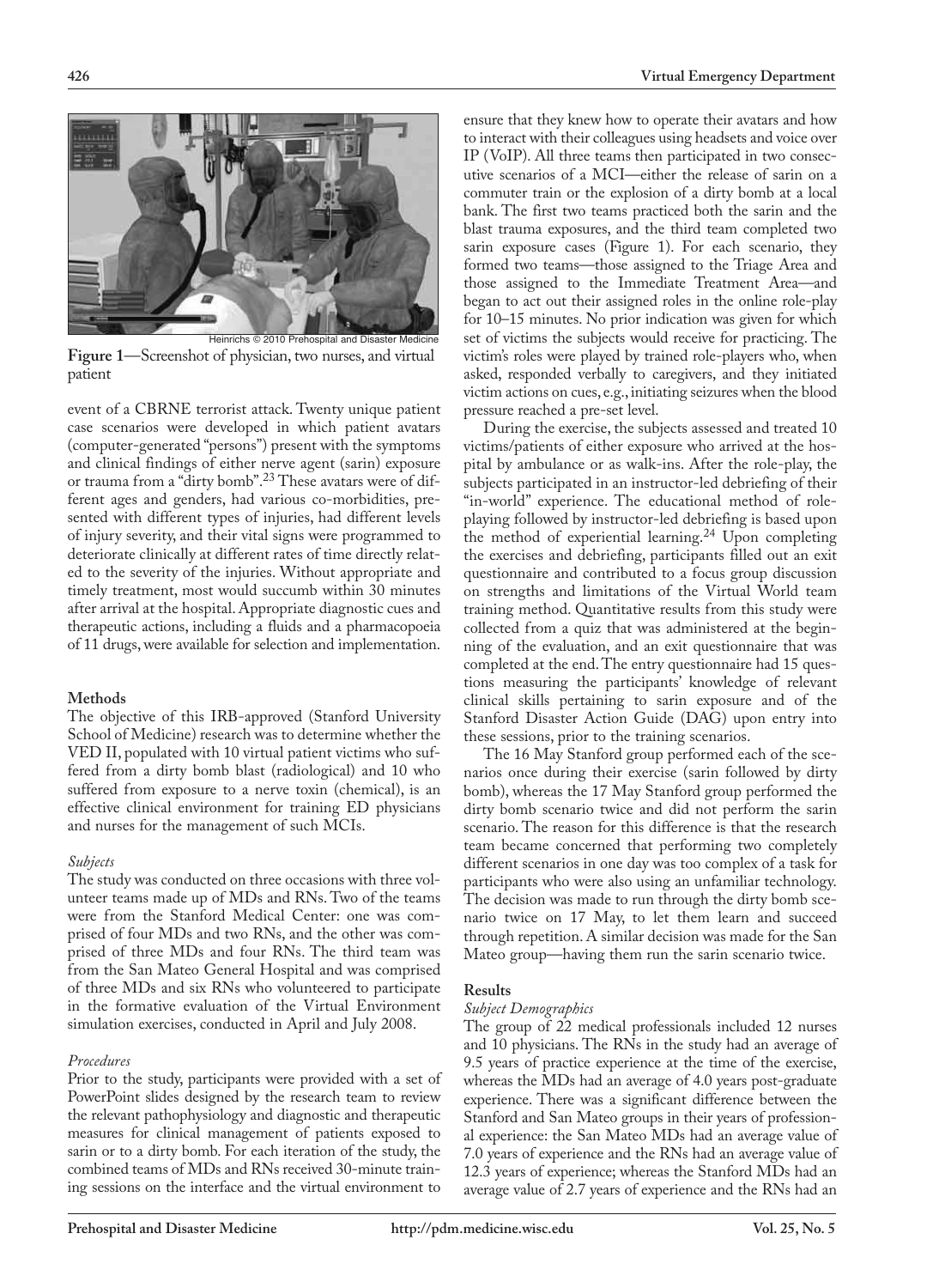

Heinrichs © 2010 Prehospital and Disaster Medicine **Figure 2**—Participants' professional training





**Figure 3**—Positions/Roles of participants (ED = emergency department; EM = emergency medicine; RN = registered nurse)

average value of 6.8 years of experience (Table 1). All 12 of the RNs were ED nurses, whereas the physicians came from the ED and the surgery department (Figure 3). Seven of the MDs were resident physicians—one was an intern.Although one might have preferred that all participants were emergency department professionals, inclusion of the surgery department physicians is valid for emergency response training, because in a real mass-casualty event, physicians from the entire hospital would be called upon to assist in the ED.

These medical professionals spend little or no time playing games or using virtual worlds with avatar representatives (Figure 4).The majority never play games, and the mean score on the frequency of play was 1.4 on the Likert-type scale, between "never" (0) and "occasionally" (2). Approximately two-thirds of the participants had been trained to conduct triage at some point prior to the exercise and one-half had received training on CBRNE content (Figures 5a and 5b).

# *Entry Questionnaire*

The entry questionnaire measured the knowledge of relevant clinical skills pertaining to sarin exposure and of the

| <b>Test Group</b> | <b>Medical Doctors</b><br>(MDs) | <b>Registered Nurses</b><br>(RNs) |
|-------------------|---------------------------------|-----------------------------------|
| Stanford          | 27                              | 6.8                               |
| San Mateo         | 70                              | 12.3                              |

Heinrichs © 2010 Prehospital and Disaster Medicine **Table 1**—Participants' professional training



**Table 4**—Frequency of game play/avatar use

Stanford Disaster Action Guide (DAG) prior upon entry into these sessions, prior to the training scenarios. The 16 May Stanford team had a mean value of the scores of 8.7 (58%) correct answers out of 15 ( $n = 6$ ). The 14 July San Mateo team had a mean value of the scores of 8.6 (57%) correct answers of 15 ( $n = 9$ ). The 17 May quiz at Stanford was on the topic of responding to dirty bomb injuries rather than a sarin exposure, so it is not comparable.

#### *Exit Questionnaire*

The questions used in the exit questionnaire are listed in the Appendix. The quantitative results from the exit questionnaires are illustrated in Figures 5a and b.

The first question addressed immersion in the simulation and 15 of the 22 participants (68%), felt immersed much or all of the time (Figure 6). The next question addressed the participants' level of comfort taking a role in the simulation and interacting with others. Everyone felt they learned how to interact in the simulation, with varying levels of comfort (Figure 7). However, it is apparent that some training was necessary to use the virtual world, and having some practice also was important to most users.

The answers to the question regarding the technical difficulty of the software (Figure 8), showing the Stanford group as two subgroups; because, in this case, the results between them were significantly different.Though the sample sizes are small and may not be statistically significant, it is interesting to see that the Stanford group that performed both scenarios reported greater technical difficulty with the exercise than the subgroups that were allowed to run the same scenario twice.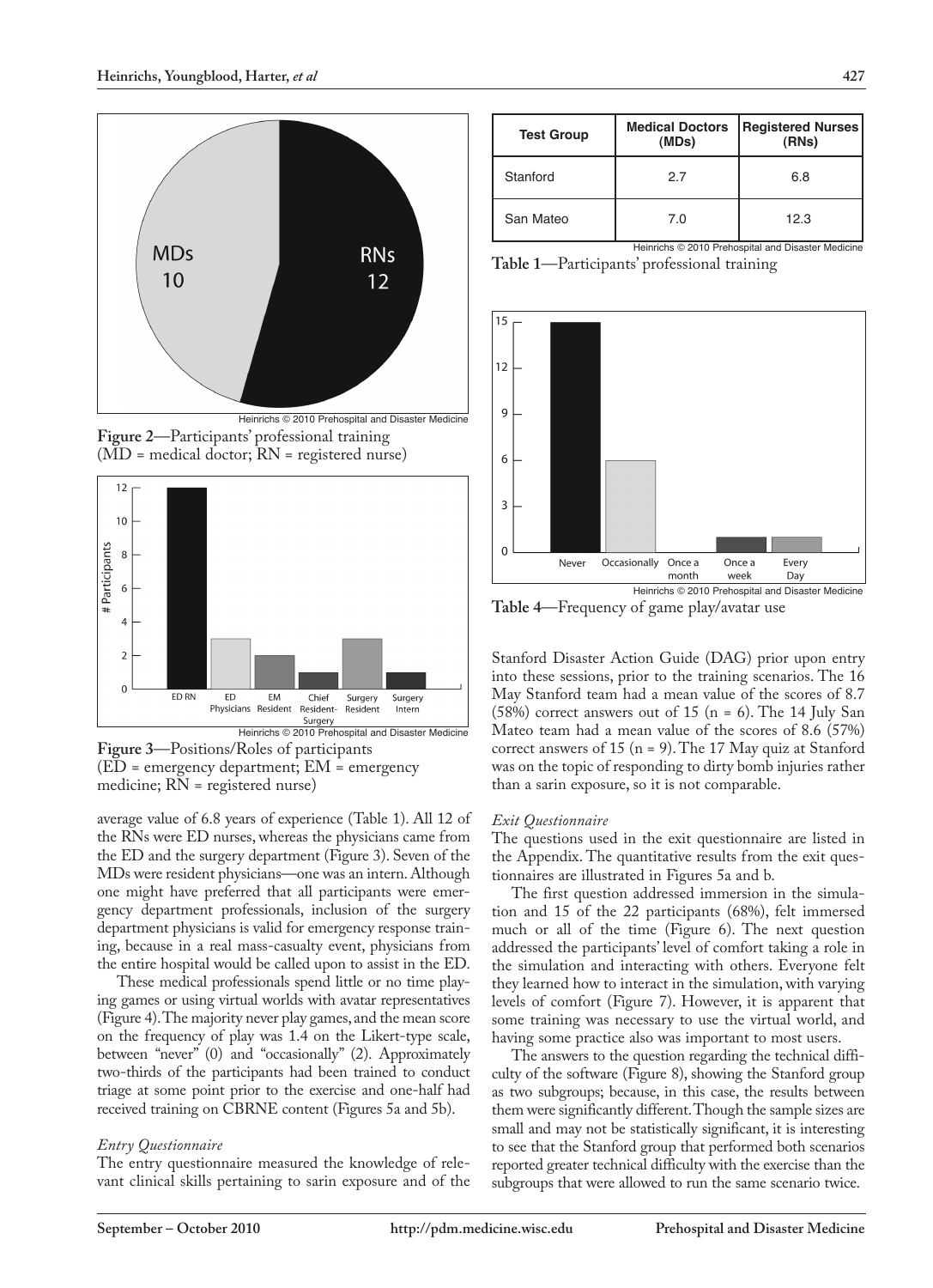

**Figure 5a**—Prior training in code triage



**Figure 6**—Feeling immersed in simulation



**Figure 8**—Experienced technical difficulties in the simulation



**Figure 10**—Confidence after exercises

The next question on the exit questionnaire reflected participants' confidence in their ability to handle these incidents prior to the exercise. The participants were asked to respond using a Likert Scale with 1 = Not Confident and 5 = Extremely Confident. The majority of the participants were "Somewhat Confident" at the outset. The mean value for the answers to this question was 2.1. The following question reflected participants' confidence their ability to







**Figure 7**—Comfort interacting with others in simulation



**Figure 9**—Confidence prior to exercises

handle these incidents after the exercise. There was a shift in the level of confidence from that before the exercise (Figures 9 and 10). The majority of the participants were "Confident" after the exercise, and 19 of 22 (86%) either were "Confident" or "Very Confident". The mean value for the answers to this question was 3.0, representing a 46% change in the mean from prior to the exercise.

The next question assessed whether participants felt differently about being part of a MCI response following the exercise. The majority of the participants answered, "Yes", their feeling had changed (Figure 11).

The next two questions addressed participants' assessment of whether this technology is useful for clinical skills training and team training.Eighteen of the 22 participants, (82%), thought that these exercises would be "Useful", "Very Useful", or "Extremely Useful"for clinical skills training, with half of them rating it "Very Useful" or better. However, >10% rated it as "Not Useful". Ninety-five percent of the participants gave it "Useful", "Very Useful", or "Extremely Useful" ratings for team skills training (Figures 12 and 13).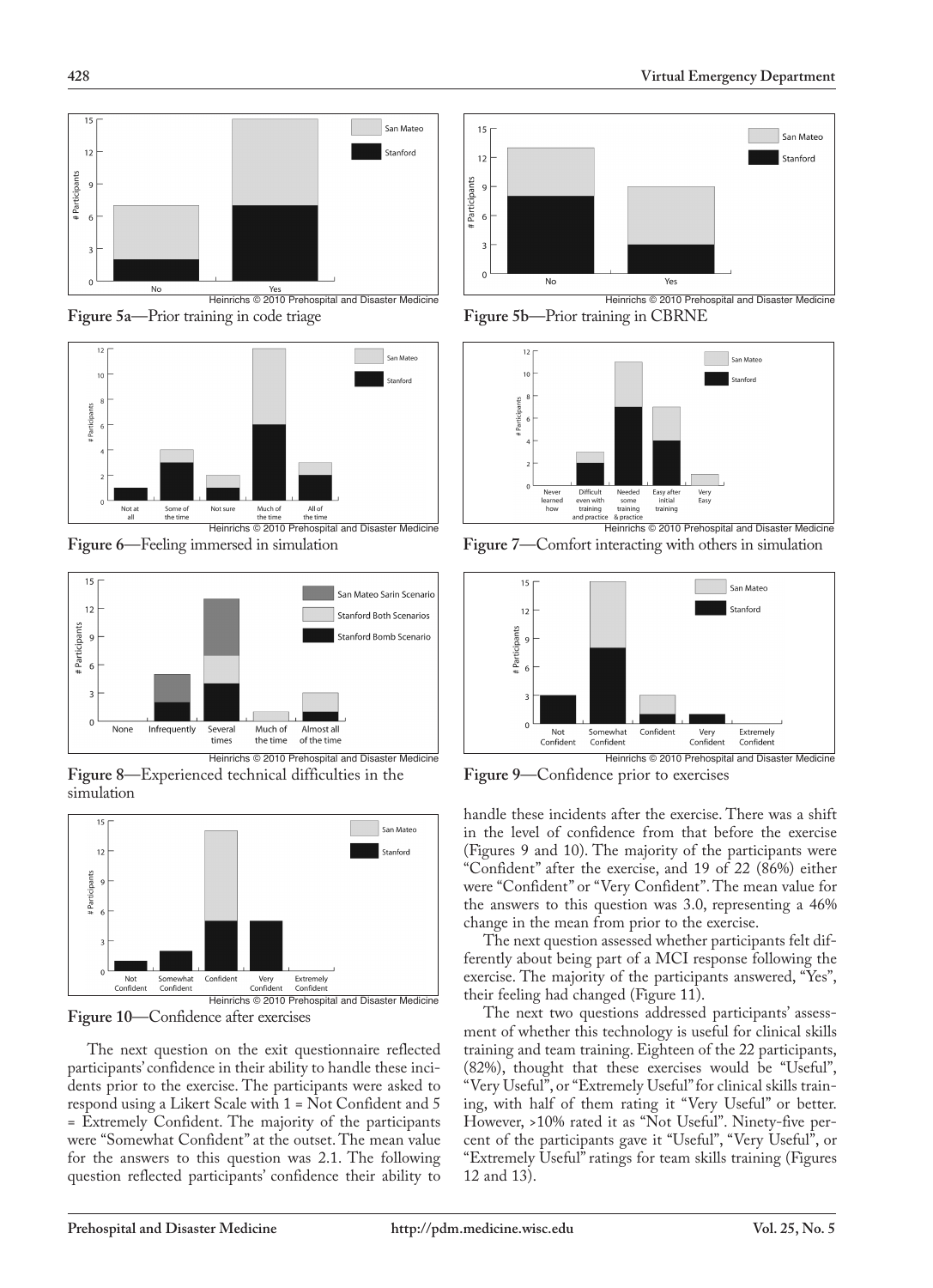

**Figure 11**—Feelings changed about responding to a mass-casualty incident



**Figure 13**—Usefulness for team skills training

# *Exit Questionnaire Comments*

The participants provided general comments and comments on the limitations of the technology. Not all of the participants chose to write comments, and some wrote multiple comments. Random comments are listed below.

# *General Comments*

(Five of 24)

- It really becomes apparent how team-oriented the whole effort is;
- Discovered importance of each individual role in code triage;
- Great way to simulate a disaster. Far superior to any other exercise/drill that I have participated in;
- These programs are extremely helpful; and
- Really enjoyed this study—very fun, intense, and useful for practice of teamwork and communication skills.

# *Comments on Limitations of the Technology*

(Four of 16 comments)

- Simply the technical/communication aspect—it seems limited at times or can be difficult to effectively communicate at times;
- I have never used any avatar format before and moving around was my biggest challenge;
- Getting used to computer system. An easier way to get a quick overview of patient would be helpful; and
- Too difficult and cumbersome to assess patients.



**Figure 12**—Usefulness for clinical skills training

# *Focus Group Discussions*

The following comments are from the focus group discussions:

# *Overall Impression*

- (Three of 10 comments)
- Great way to train people; esp. teamwork in situations that don't occur everyday;
- What's good about this is you actually feel more involved with it, than with the dummy (instrumented manikinbased simulation).I felt like I can immerse myself more in this than working with the dummy…; and
- Good to be able to record the drill and play it back. It gives you a "God's eye view"that you don't get with a live drill, this is great for the debrief and giving feedback.

# *Recommended Changes*

(Three of seven comments).

- Too hard to assess patients; takes too many steps attaching to the bed, pulling up the monitor, pressing a button to get their appearance…this is too much; it doesn't take that long in real life;
- Should be able to click on the patient and get everything about the patient—the monitor would come up, you'd get the appearance, heart, lungs—all at once; not a click by click thing; and
- It would be much better if the patient's response to treatment were a little faster (blood pressure goes up faster, after receiving fluid and blood). Then we would know we were on the right track and could move on to the next patient.

# **Discussion**

The functions of an earlier VED I were extended greatly with the OLIVE platform to enable multiple teams to care for many victims, simultaneously, in several locations in the VED II. For example, the VED II permits users to conduct triage operations outside of the hospital, and other teams to work inside the hospital at the same time. Further, having the capacity to care for up to 10 unique, dynamic patients/victims affected by either of two different types of incidents provides a simulation experience that was described by study subjects as "realistic", "immersive", and "challenging". Several comments indicated the superior training available with this learning technology, compared with the traditional Incident Command methods.

The mean value of the scores suggest that in spite of some relevant, prior training, the participants' prior knowl-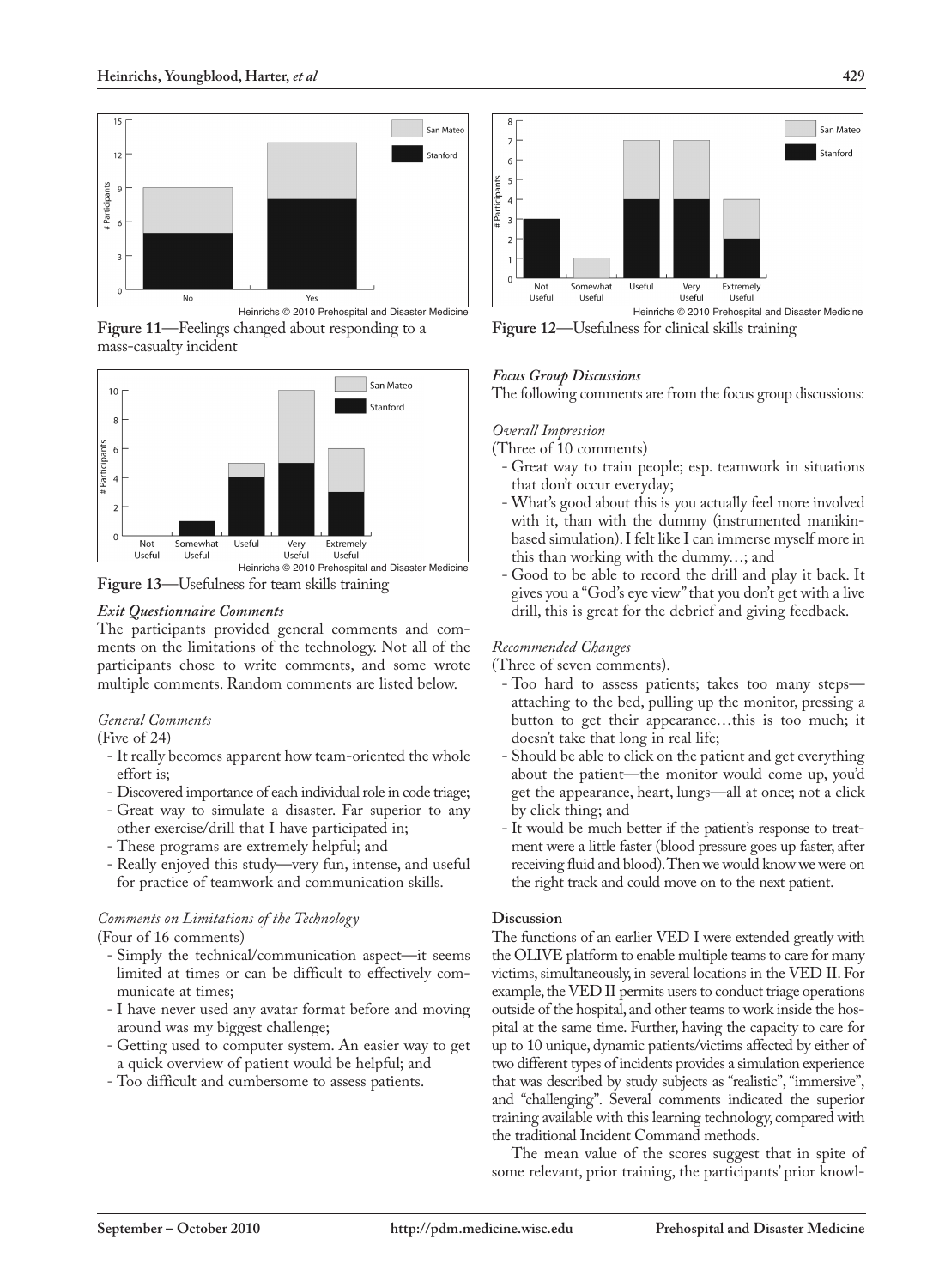edge about management of MCIs was poor among both groups.These data indicate the need for systematic training and rehearsal of MCI management and the treatment of sarin and dirty bomb victims. While disaster drills and tabletop exercises will continue to be useful methods for practicing the responses of the hospital staff to a MCI, distinct advantages accrue for using Virtual Worlds as a complement to those methods. These include: (1) the exact layout and location of resources of the ED are replicated;(2) trainees do not have to be present at the same location to play their avatar roles; (3) drills can be conducted at any time of day or night; (4) a variety of patient conditions can be modeled to simulate the complexity of a real MCI, even deaths; (5) scenarios can be run more than once in a short period of time allowing trainees to learn from their mistakes; and (6) trainees' performance during the simulation can be captured for playback and assessment after the event.In contrast to training of healthcare teams within a surgical center with one or more mid- or high-fidelity manikins, virtual environments can accommodate simultaneous simulations in several locations of a facility, and dozens of unique victims in its emergency area. Activities that transpire in any region of the training environment can be reviewed during after-action reviews. Although the VED II provides a core hospital environment without which an Incident Command practice could not be effectively performed, role-players with non-medical responsibilities must fill in other major components of the Hospital Incident Command System required by the Joint Commission. <sup>5</sup> These include public affairs, health and safety, and liaison activities within the Incident Command structure.

One limitation of these studies is the inconsistency in offering similar scenarios for each study group—one was presented with two sarin practices, another with two dirty bomb practices, and the third, one of each. Therefore, the results probably are less consistent than would have been produced by more users and use of the same sets of scenarios. Also, during the interval between the Stanford studies in May and the San Mateo study in July, the user-interface was altered in response to recommendations provided by the May groups.The benefit of these adjustments is evident

#### **References**

- 1. Hsu EB, Jenckes MW, Catlett CL, Robinson KA, Feuerstein C, Cosgrove SE, Green GB, Bass EB: Effectiveness of hospital staff mass-casualty incident training methods: A systematic literature review. *Prehosp Disaster Med* 2004;19(3):191–199.
- 2. Niska RW, Burt CW: Training for terrorism-related conditions in hospitals: United States, 2003–04. *Adv Data* 2006:11;(380):1–8.
- 3. Alexander AJ, Bandiera GW, Mazurik L: A multiphase disaster training exercise for emergency medicine residents: Opportunity knocks. *Acad Emerg Med* 2005;12(5):404–409.
- 4. US Department of Health and Human Services (HHS): The Hospital Preparedness Program. Available at http://www.phc.gov/preparedness/legal/ prepact/pages/default.aspx. Accessed 30 August 2010.
- 5. Available at http://www.phc.gov/preparedness/planning/mscc/handbook/chapter8/pages/default.aspx. Accessed 30 August 2010.
- 6. Health and Human Services (HSS): HHS Plan to Combat Bioterrorism and Other Public Health Emergencies. Available at http://www.hhs.gov/aspr/opeo/documents/hhsplncombat.html.Accessed 30 October 2009.
- 7. Dev P, Youngblood P, Heinrichs WL, Kusumoto L: Virtual worlds & team training. *Anesthesiol Clin* 2007;25:321–336.

in Figure 8. Such changes are acceptable in formative research, but not thereafter in summative research designs.

Other organizations more recently have begun developing Virtual Worlds with game platforms for training healthcare professionals. The Carley and Mackway-Jones team in the UK uses *Moodle*, <sup>14</sup> an open source environment, and the group led by Professor Ramesh Ramloll at Idaho State University19 has implemented *Second Life*, a quasi-open source virtual environment (the server is restricted). The Anesoft Library of Virtual Cases is comprised of dozens of examples using a proprietary platform. <sup>20</sup> The Texas A&M-Corpus Christi group, led by Claudia McDonald, has implemented BreakAway, Inc.'s *Pulse!!* Platform. <sup>25</sup> One of the newest groups, led by Jeffrey Taekman at Duke University, has teamed with *Virtual Heros* <sup>26</sup> and another group, at the University of Maryland, is implementing OLIVE.<sup>22</sup> The SVWs developed on these different platforms serve different learning objectives, but with the common theme of emergency preparedness training. These groups have yet to publish use-studies of these systems.

#### **Conclusions**

This report on a VED II describes first results using OLIVE, a multi-played online simulation system that offers multiple, unique and dynamic virtual patients that can be triaged and managed clinically in the same moment, simulating a MCI. The system provides a solution to the fundamental training needs for meeting hospital preparedness requirements. Caregivers report ease of use and very good affirmation of the value of training with this experiential training method.

#### **Acknowledgments**

The assistance of Arnold Hendrick, Joseph Knight, Karen Laur, Steve Hansted, and the many role-players at Forterra Systems,Inc., the technical assistance of Robert Cheng and Sean Kung at SUMMIT, and the administrative assistance of Mary Kieft are greatly appreciated. Eric A Weiss, MD, served as an effective subject matter expert. Harvey Magee provided strong support from TATRC (Telemedicine and Technical Research Center) of the US Army Medical Research and Materiel Command, Ft. Detrick, MD.

- 8. Garcia BW: Design and Prototype of the AFIT Virtual Emergency Room: A Distributed Virtual Environment for Emergency Medical Simulation: A Thesis. Available at www.dtic.mil/srch/doc?collection=606943E40A9DF7C9&id= ADA321111.Accessed 30 October 2009.
- 9. Stansfield S, Shawver D, Sobel A, Prasad M, Tapia L: Design and implementation of a virtual reality system and its application to training medical first responders. *Presence: Teleoperators and Virtual Environments* 2000;9(6): 524–556.
- 10. Halvorsrud R, Hagen S, Fagernes S, Mjelstad S, Romundstad L: Trauma team training in a distributed virtual emergency room. *Stud Health Technol Info* 2003;94:100–102.
- 11. Dev P, Heinrichs WL, Youngblood P, Kung S, Cheng R, Kusumoto L, Hendrick A: Virtual patient model for multi-person virtual medical environments. *AMIA Annu Symp Proc* 2007;11:181–185.
- 12. Youngblood P, Harter P, Srivastava S, Moffet S, Heinrichs WL, Dev P: Design, development and evaluation of an online virtual emergency department for training trauma teams. *Simul Healthc* 2008;3(3):146–153.
- 13. Heinrichs WL, Youngblood P, Harter PM, Dev P: Simulation for team training and assessment: Case studies of online training with virtual worlds. *World J Surg* 2008;32(2):161–170.
- 14. Carley S, Mackway-Jones K: Developing a virtual learning course in emergency medicine for F2 doctors. *Emerg Med J* 2007;24:525–528.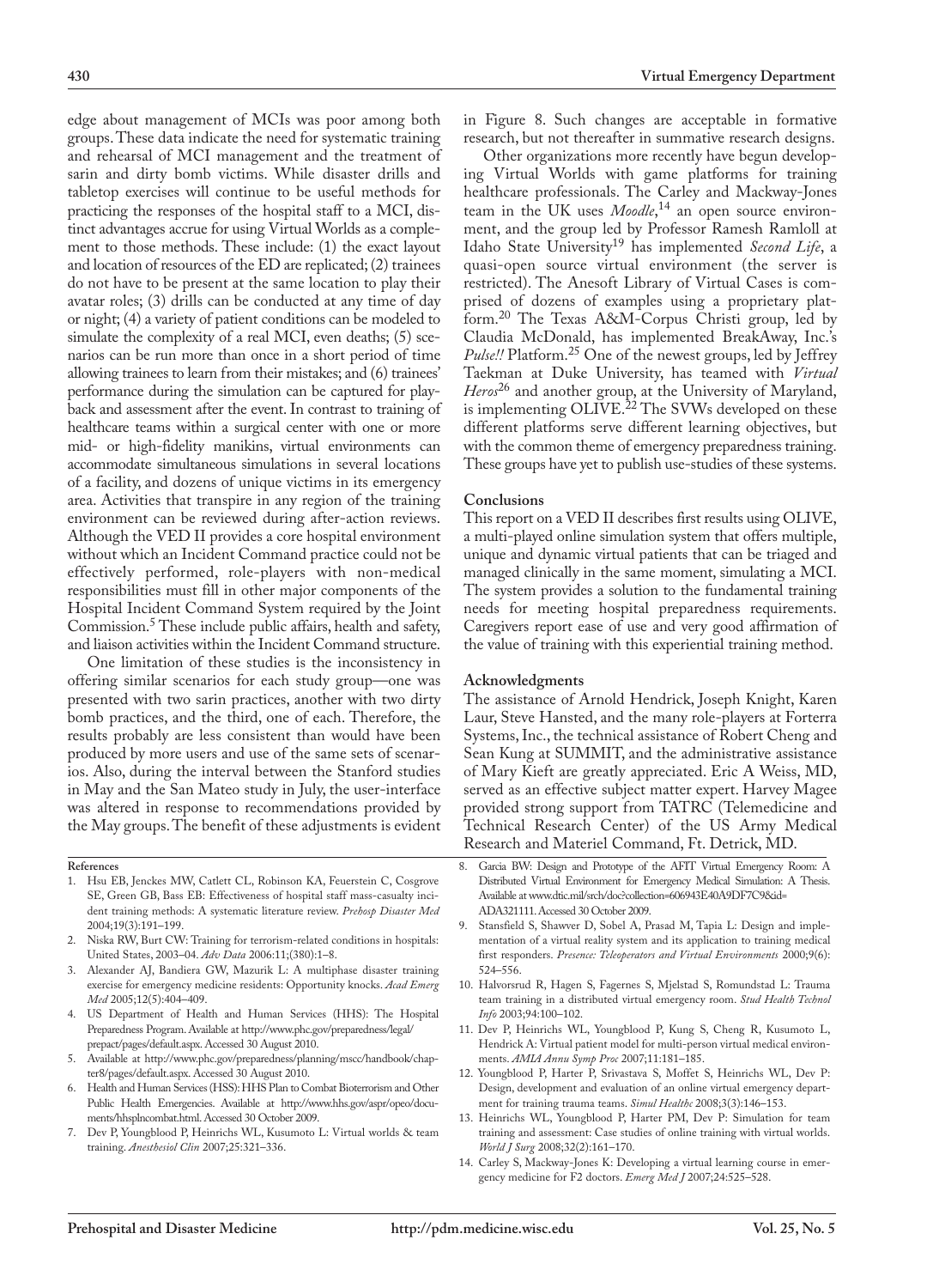- 15. Semeraro F, Bergamasco M, Frisoli A, Holtzer M, Cerchiari E: Virtual reality prototype in healthcare simulation training. *Resuscitation* 2008;77:s60–s61.
- 16. MundE:Virtual disasters:EMS training goes high-tech.*EmergencyMedical Services* 28 August 2008. Available at http://www.emsresponder.com/print/Emergency-Medical-Services/Virtual-Disasters--EMS-Training-Goes-High-Tech/1\$8059. Accessed 30 October 2009.
- 17. Kizakevich PN, Lux L, Duncan S, Guinn C, McCartney ML: Virtual simulated patients for bioterrorism preparedness training. *Stud Health Technol Inform* 2003;94:165–167.
- 18. Graham C: Advanced airway management in the emergency department: What are the training and skills maintenance needs for UK emergency physicians? *Emerg Med J* 2004;21(1):14–19.
- 19. Ramloll R, Beedasy J, Hudnall Stamm B, Piland N, Cunningham B, Kirkwood A, Massad P, Spearman R, Patel A, Tivis R, Kelchner C: Distance learning and simulation technologies to support bioterrorism preparedness education, Proceedings of the ISCA 21st International Conference, 2006; 235-241. ISBN: 1-880843-58-7. Available at http://www.isu.edu/magazine/spring09/play2train.shtml Accessed 03 October 2009.
- 20. Available at http://www.anesoft.com/CaseLibrary/exploresoftware.asp Accessed 30 October 2009.
- 21. Freeman KM, Thompson SF, Allely EB, Sobel AL, Stansfield SA, Pugh W: A virtual reality patient simulation system for teaching emergency response skills to US Navy medical providers. *Prehosp Disaster Med* 2001;16(1):3–8.
- 22. Pack ML, Lees J, Howard J, Weisburg P, Hess T: Virtual Incident Management Training.Available at http://www.cattlab.umd.edu/index.php?page=research&a= 00028.Accessed 30 October 2009.
- 23. Heinrichs WL, Kung S-Y, Dev P: Design and implementation of rule-based medical models: An in silico patho-physiological trauma model for hypovolemic shock. *Stud Health Technol Inform* 2008;132:159–164.
- 24. Kolb DA: *Experiential Learning*. Englewood Cliffs, NJ: Prentice Hall, 1984.
- 25. McDonald C: Pulse!! The Virtual Clinical Learning Lab. 2008. Available at http://www.virtualworldsnews.com/2008/05/breakaway-licen.html. Accessed 30 October 2009.
- 26. Rupinta A: Medical students and healthcare professionals at Duke University are playing a lot of video games lately: A news report. Available at http://abclocal.go.com/wtvd/story?section=news/health&id=5996041. Accessed 30 October 2009.